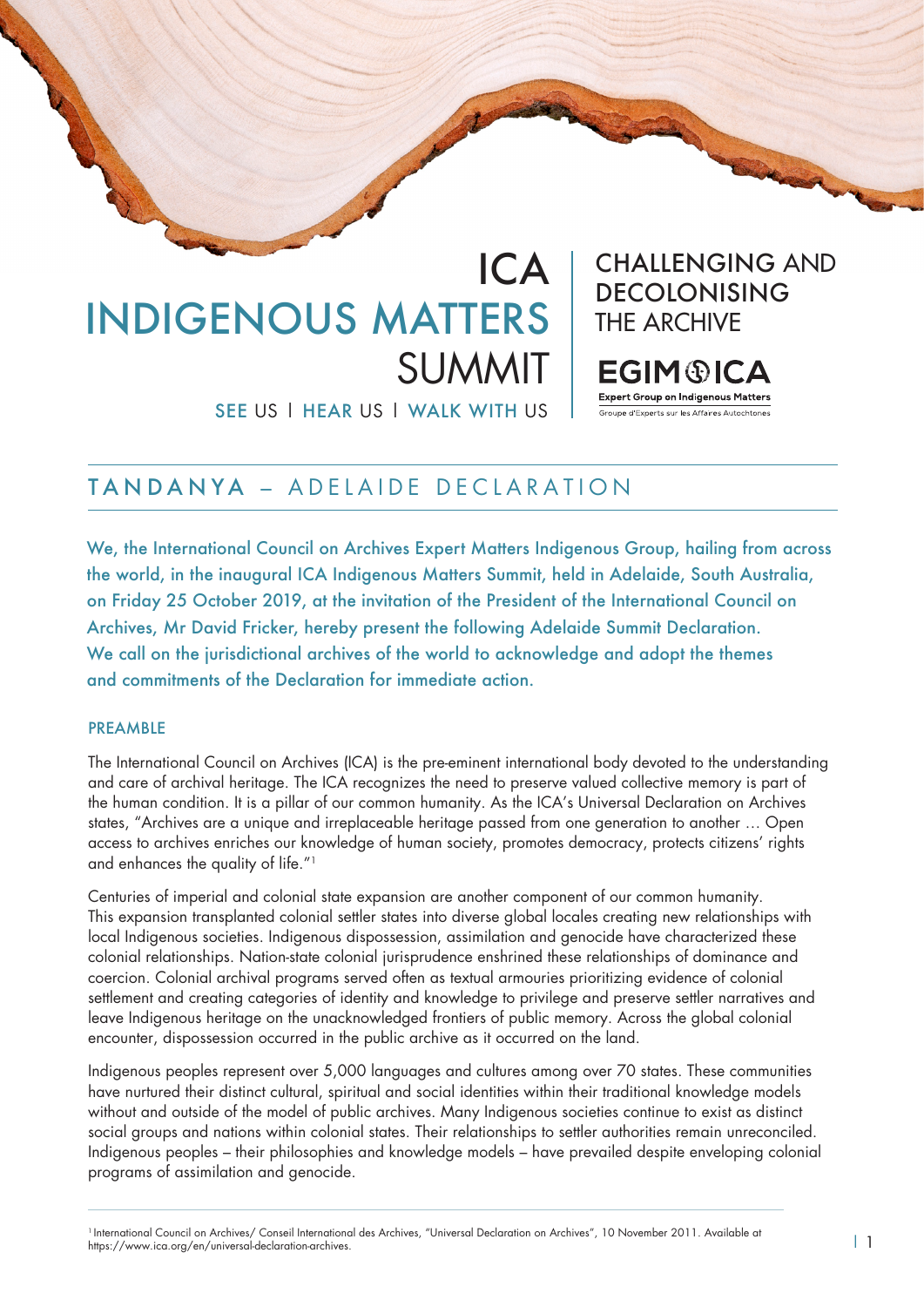International organizations have begun to acknowledge Indigenous peoples' unique rights as part of the collective community of humanity. International forums increasingly defend cultural diversity for the survival of humankind. UNESCO's Universal Declaration on Cultural Diversity argues, "[cultural diversity] is an ethical imperative, inseparable from respect for human dignity. It implies a commitment to human rights and fundamental freedoms, in particular the rights of persons belonging to minorities and those of indigenous peoples."2

Indigenous peoples for centuries have struggled to determine their own life paths. Twenty-five years of Indigenous diplomacy have convinced UN member states to formally recognize the inherent and unique rights of Indigenous peoples. The *UN Declaration on the Rights of Indigenous Peoples* (UNDRIP) is a framework for the resurgence of Indigenous peoples, free to self-determine their destinies independent of external authority. The UNDRIP is also a response to widespread human rights violations that disabled Indigenous societies for generations. A rebalanced, decolonized archival heritage recognizes that a more democratic social memory of colonization is a difficult but necessary step in the ethical progress of humanity. "A people's knowledge of the history of its oppression is part of its heritage and … must be preserved by appropriate measures in fulfilment of the State's duty to remember. Such measures shall be aimed at preserving the collective memory from extinction and, in particular, at guarding against the development of revisionist and negationist arguments."<sup>3</sup>

International law now recognizes a baseline standard of unique collective rights "for the survival, dignity and well-being of the Indigenous peoples of the world."4 These documents also recognize the right to culturally mediated memory keeping and the right to control self-representation in public cultural heritage institutions and other platforms of public representation. The ICA must substantiate these international principles for dealing with the colonial past in a manner designed to "establish fundamental trust and accountability in society."<sup>5</sup> Our duty to acknowledge our colonial history is the prerequisite to building a collective humanity on the foundations of justice, dignity and respect. It is a recognition that we are what we choose to remember, but we are also what we choose to forget.

## THEMES AND COMMITMENTS FOR IMMEDIATE ACTION

The ICA recognizes its responsibility to re-imagine the meaning of archives as an engaging model of social memory; to embrace Indigenous worldviews and methods of creating, sharing and preserving valued knowledge. To decolonize our archival principles with Indigenous knowledge methods, to open the meaning of public archives to Indigenous interpretations, is to bring new dynamics of spirituality, ecology and Indigenous philosophy into the European traditions of archival memory. It will also support a fair and healing remembrance of the colonial encounter. The ICA supports the remodelling of traditional archival principles. To challenge colonial ideologies in the archival setting is an endeavour of generations, like the colonial program itself. The result will be a new model of public archives as an ethical space of encounter, respect, negotiation and collaboration without the dominance or judgement of distant and enveloping authority.

<sup>&</sup>lt;sup>2</sup> Article 4 UNESCO Universal Declaration on Cultural Diversity, 2001. See, Erica-Irene A. Daes, "Working Paper by the Chairperson-Rapporteur on the Concept of Indigenous People," UN Doc. E/CN.4/Sub.2/AC.4/1996/2 (10 June 1996).

<sup>3</sup> Joinet, "The Administration of Justice and the Human Rights of Detainees: Question of the impunity of perpetrators of human rights violations (civil and political)," Commission on Human Rights: Sub-Commission on Prevention of Discrimination and Protection of Minorities, United Nations Economic and Social Council, 49th session, E/CN.4/Sub.2/1997/20/Rev.1, 2 October 1997, p.5.

<sup>4</sup> *UN Declaration on the Rights of Indigenous Peoples*, 2007, Doc. A/61/L.67.

<sup>5</sup> Jonathan Sisson, "A Conceptual Framework for Dealing with the Past." *Politorbis* No. 50-3/2010. | 2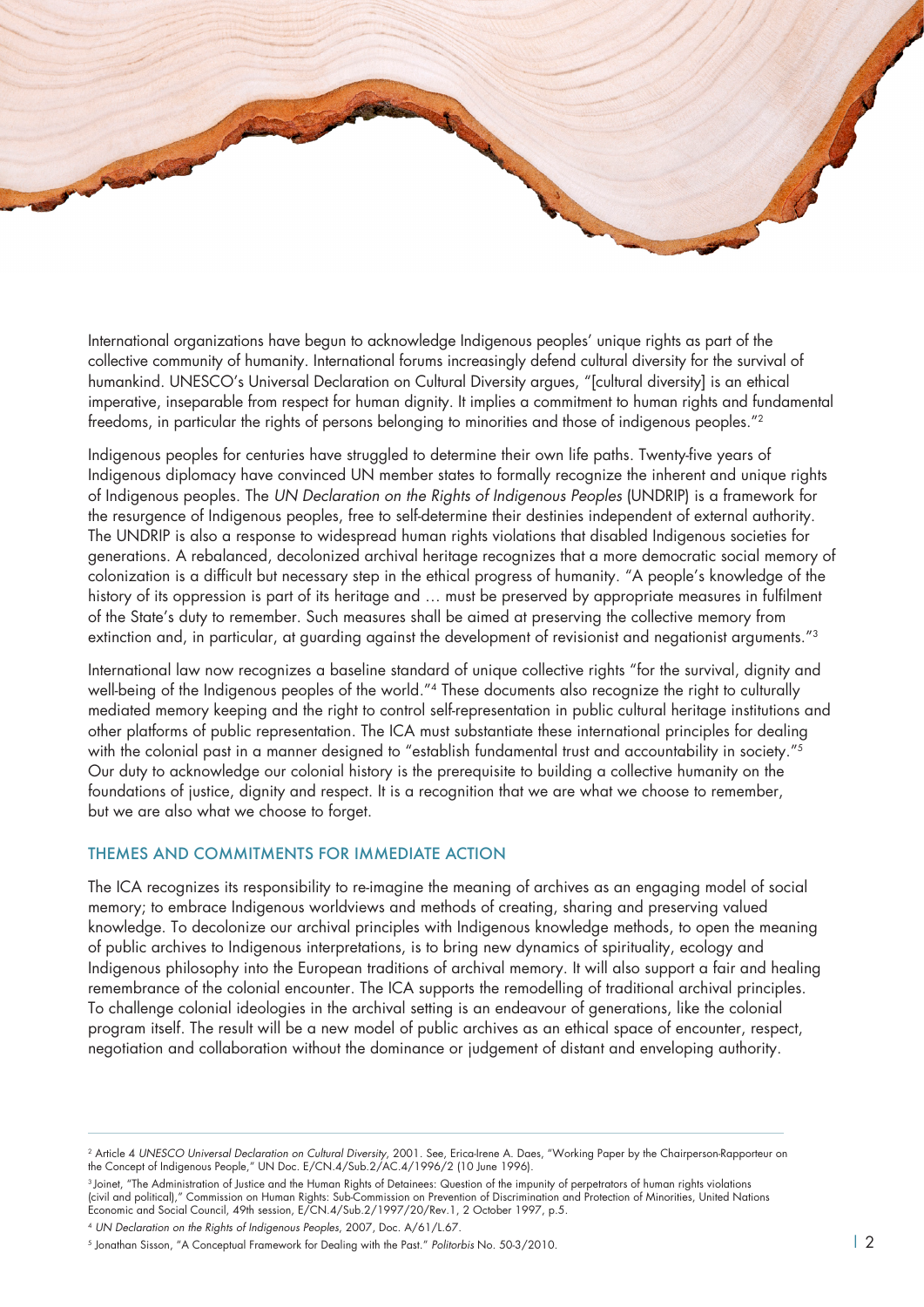Specifically this means:

1. KNOWLEDGE AUTHORITIES: Acknowledging there are Indigenous cognitive frameworks to understand ideas of history, memory, heritage and cultural identity. These co-exist, often unacknowledged, with the institutional knowledge authorities embedded in colonial institutions of heritage and culture. Public archives in colonial jurisdictions must inform their archival practices with a perspective of reciprocal respect, a respectful engagement across imperial and Indigenous worldviews. The respectful braiding of these knowledge authorities begins the work to decolonize state-sanctioned, institutional houses of memory.

- 1(a) This Declaration promotes a respectful ethical relationship between archival institutions and Indigenous communities to recognize the diversity of social meanings embodied in archival materials and the knowledge models that interpret them;
- 1(b) This Declaration recognizes that the successful cultural engagement of public archival representatives and Indigenous communities occurs within a safe and ethical environment of respectful encounter where diverse cultural heritage authorities may freely express and negotiate the values and assumptions that will guide an understanding of the past embodied in materials of memory; ceremony, cultural tradition and social protocol must inform this social engagement of knowledge keepers;
- 1(c) This Declaration recognizes traditional Indigenous knowledge models are built on ideas of space, community, spirituality and ecology; they are best understood through affiliated community representation.

2. PROPERTY AND OWNERSHIP: Understanding that there is a need for state-sanctioned archival institutions to recognize Indigenous ownership of Indigenous traditional knowledge, cultural expression, knowledge and intellectual property.

- 2(a) This Declaration recognizes Indigenous cultures and philosophies are embodied and lived through oral tradition, artwork and other forms of collective expression; the continuity, growth and revival of Indigenous communities is dependent on Indigenous control and ownership of these cultural expressions of identity;
- 2(b) This Declaration recognizes the process of defending intangible cultural heritage must be placed in the stewardship of the elders, knowledge keepers and Indigenous representatives from the communities where the "practices, representations, expressions, knowledge, and skills"<sup>6</sup> originated, not the nation states responsible for the assimilation and erasure of their cultures; this recognition includes the replevin of archival materials when requested by the originating community;
- 2(c) This Declaration recognizes state-oriented intellectual property rights are built on enlightenment values of individual ownership; they are an inappropriate legal structure to defend Indigenous collective rights to traditional cultural expression and Indigenous knowledge.

3. RECOGNITION AND IDENTITY: Understanding that the 500-year history of the colonial encounter has been an Indigenous struggle for recognition. The common representation of Indigenous peoples in colonial archival institutions is a product of forced assimilation and cognitive erasure of Indigenous culture and identity. Indigenous peoples have the right to be recognized in archival representational systems (e.g., in the arrangement and description of archives) as holding unique kinship, identity and cultures as distinct peoples.

- 3(a) This Declaration recognizes that Indigenous languages of place, social and spiritual value must become valued component vocabularies and ontologies of colonial records description;
- 3(b) This Declaration recognizes that Indigenous social authority must participate as collaborators and co-authors in the description of records in the custody of public archival institutions whenever those records directly concern the identity of a particular Indigenous community;

<sup>6</sup> UNESCO *Declaration on Intangible Cultural Heritage*, Paris: UNESCO, 2007. | 3